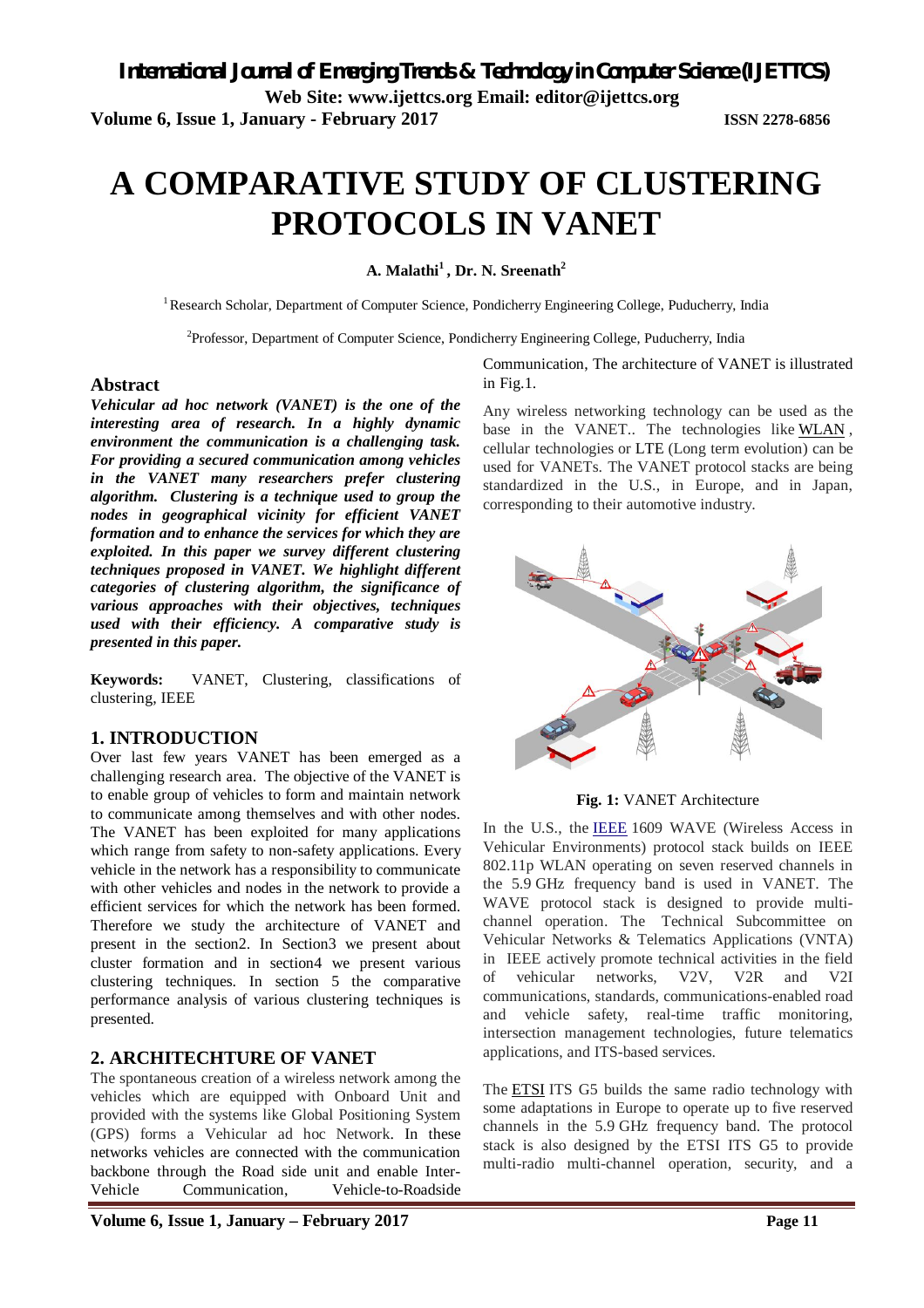complex hierarchy of higher layer protocols integrating a broad range of basic services.

In the case of Japan, ARIB STD-T109 builds the same radio technology operating on a single frequency in the 700 MHz band. The TDMA operation is used to split use between road side services and pure vehicle to vehicle communication in the protocol stack.

# **3. CLUSTERING**

In the process of Clustering nodes like mobile devices, sensors, vehicles etc. are grouped together in their geographical vicinity according to some rules. Clusters are a virtual groups. Each cluster has at least one cluster head (CH) that is selected by other cluster nodes (CN)[1]. Usually each CN has a chance to become a CH but depending on the preposition used in the algorithms one become CH. For example network connectivity, the types of nodes, (cluster relay) are used for CH selection. The size of the cluster varies from one cluster to another depending on the transmission range of the wireless communication device that a node uses. In some algorithms filters are used to prevent the nodes to join a cluster. The most frequently used filter is direction filter in which a node cannot become CN in a cluster whose CH moves in its opposite direction. An ideal cluster is represented as a circle with CH in the center and CN around it as shown in Fig. 2. Any CN can communicate directly with its CH and can communicate with other CN either directly or via their CH (either in 1-hop or n-hop). The important goal of the clustering algorithm is to achieve cluster stability. It is used as a measure of performance by the clustering algorithm. Cluster stability can be measured by frequency of CH changes or number of a CN changing its CH. The stability of clusters can be improved by selecting the CH and cluster nodes.



**Fig. 2** Cluster with Cluster Head and Cluster Node

There are certain important considerations in the design process of cluster that should be followed in the clustering algorithms. They are Cluster formation, Application Dependency, Secure communication, Synchronization, Data aggregation. The best possible clusters are generated by the CH selection and cluster formation procedures. The message overhead should be reduced. Application robustness must be given high priority. The VANET clustering scheme has to preserve secure communication. Synchronization mechanisms and the effectiveness of these mechanisms must be considered. Data aggregation process makes energy optimization possible it remains a fundamental design challenge in VANET nowadays.

These clustering protocols are very scalable for medium to large size networks. However in dynamic networks like VANETs cluster management in terms of delay and overhead involved is very difficult task.

# **4.CLASSIFICATION OF CLUSTERING ALGORITHM**

Stability is the most important factor for efficient communication between the vehicles in the VANET. To form a stable clusters many researches has provided various clustering techniques. The detailed classification of clustering algorithm is described in Fig.3.



**Fig. 3.** Classifications of clustering algorithm

#### **4.1. Traditional Clustering**

The Traditional Clustering techniques used in VANETs are subdivided in to active and passive clustering based upon the function of nodes in VANET. Fig. 4 shows the subcategories of this technique in VANETs.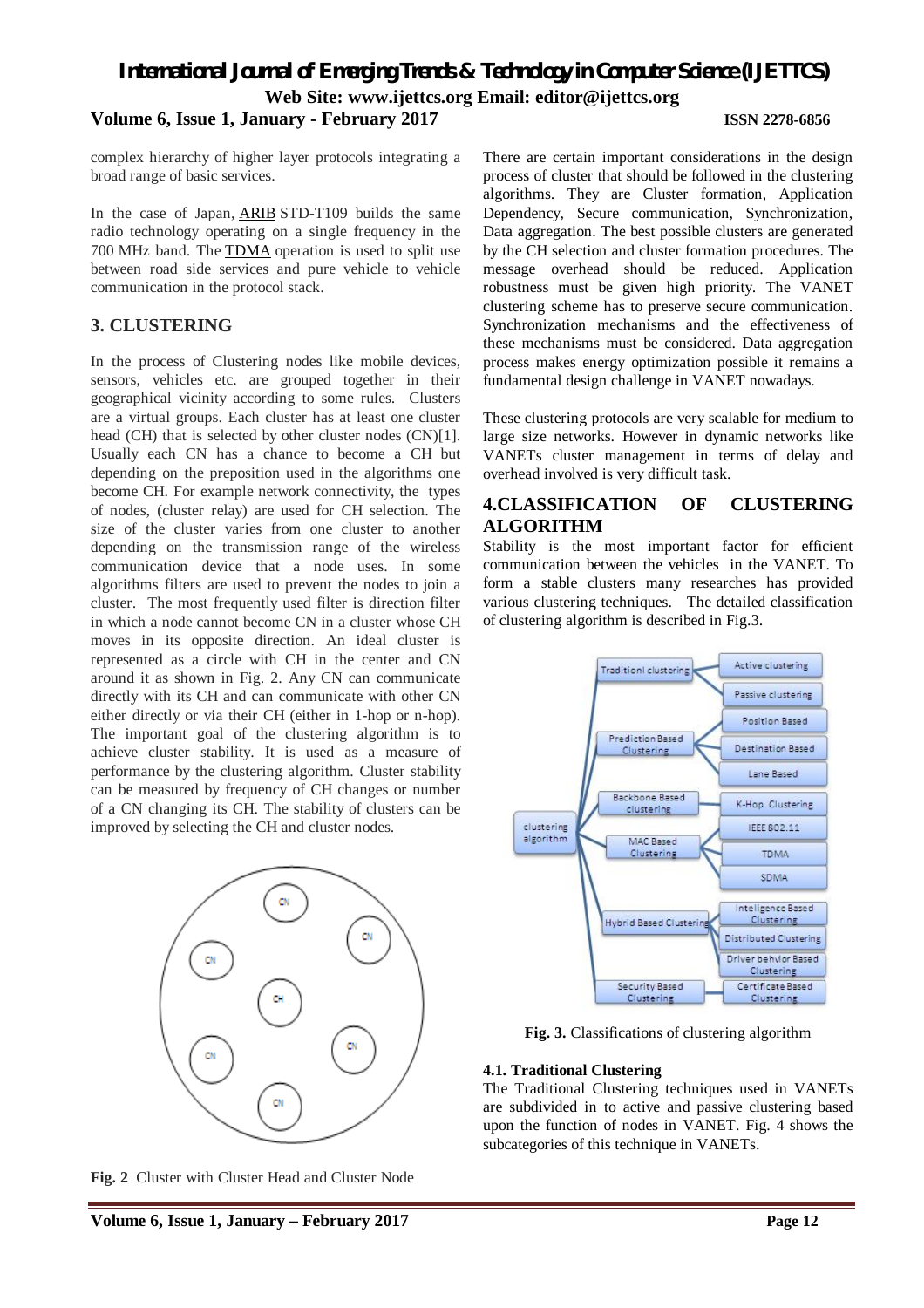

**Fig. 4** Traditional clustering Techniques

A periodic updating of the clustering information and routing table are made in active clustering protocols. The clustering processes are initiated through flooding. The various active clustering protocols are Beacon based clustering, Mobility based clustering, Density based clustering and dynamic clustering. In Beacon based clustering, clusters are formed based on some vehicular or network parameters detected by beacons or hello messages by the receiving vehicle. Mobility based clustering protocols minimize relative mobility as well as distance of each CH to its cluster members and thereby attempts to improve the cluster convergence and cluster dynamics. Density based clustering protocols allow strong connections between CNs and low variation in number of CH changes results in improved cluster stability. Dynamic clustering technique forms cluster structure based on node dynamics like mobility patterns, velocity and density.

A cluster structure is constructed passively by the Passive clustering mechanism [2] [3]. At any instant, a node in a cluster possesses an external or internal state. The control overhead is reduced in passive clustering while constructing and maintaining the clusters. That is cluster state information is piggybacked with on-going data packets. This reduces control overhead packets.

### **4.2. Predictive Clustering**

The cluster structure is formed by current geographic position of vehicles and its future behavior in Predictive clustering. The traffic information, future position and the intended destinations of vehicles are used in the cluster formation. The priorities are given to the vehicles with this information. Thus a prediction based clustering can be sub classified into position based , destination based clustering and Lane based clustering

#### . **4.2.1Position based Clustering**

Position based clustering is a technique of forming clusters on the basis of geographic position of the vehicle and CH. Salhi et al. [4] proposed a position based clustering algorithm called as New Aggregate Local Mobility (NEW-ALM) algorithm, which is an

improvement to the existing Aggregate Local Mobility (ALM) algorithm. The geographic position of the vehicle is used in forming the cluster structure and based on the priorities associated with each vehicle the CH is selected. The cluster stability is improved by electing the vehicles having a trip as the CHs.

Wang et al. [5] proposed another position based clustering algorithm. It is a cross layer algorithm based on hierarchical and geographical data collection and dissemination mechanism. Based on the division of road segments the cluster is formed. Control overheads are more in V2V and V2I communication. The performance is also influenced by the availability of roadside infrastructure.

Maslekar etal. [6] Proposed a new CH election policy for direction based clustering algorithm called as Modified Clustering based on Direction in Vehicular Environment (MC-DRIVE). The primary functioning of MC-DRIVE is based on the parameter THdistance. This value yields an optimal value of the cluster and is dependent on the speed and the radio range of the vehicles approaching the intersection. The cluster stability is maintained in term of the number of node within a cluster by this algorithm.

Wolny[7] optimized existing Distributed and Mobility-Adaptive Clustering (DMAC) algorithm presented in [8] by estimating road traffic mobility more efficiently. The cluster stability was increased by avoiding re-clustering when groups of vehicles move in different directions. The algorithm is based on periodical transmission of status message. It forms k-cluster so that nodes can be k-hops away from CH. This was achieved by introducing Time-To-Live (TTL) parameter in messages sent by the nodes. Modified-DMAC also introduced a freshness parameter for estimating the connection time. This was used for avoiding re-clustering. Although Modified-DMAC increases the algorithm overhead but it reduces the number of cluster changes thereby increasing the stability of cluster formation. Its performance has also not been evaluated in jammed traffic conditions which are very frequent in dense urban traffic scenarios.

A utility based cluster formation technique is used by Fan et al. [9] proposed a clustering scheme (DCA). The concept of spatial dependency which was initially proposed in [10] is extended in this algorithm. The position and velocity of the vehicle is defined as a utility function. The threshold value is computed based on the previous traffic statistics. All vehicles send a periodical status message. After receiving this information, The CH is chosen by the vehicles based on the utility function. This scheme fails to adapt to dynamic environment and is also not effective for frequent cluster re-organization.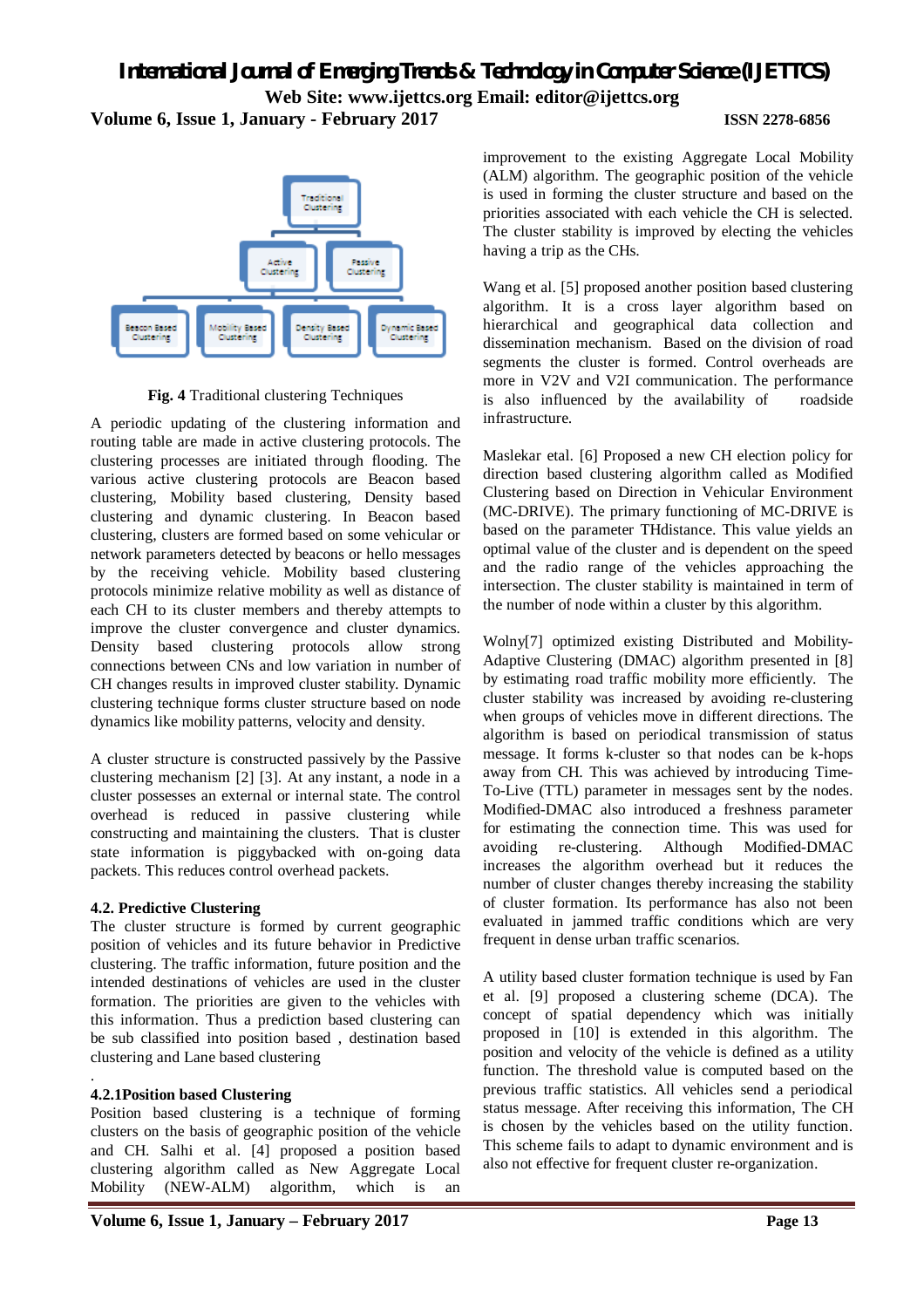Wang et al. [11] proposed a Cluster Establishment algorithm, which uses the Relative Angle (CERA) to obtain the distance from a potential CH to its neighbor cluster associate nodes. The relative angle between the movement direction of the current vehicle and its closest

neighbor is measured to minimize the number of CHs. The algorithm also restricts the number of vehicles in each cluster by selecting cluster associate node. This position information is then used to establish the clusters and their cluster members.

Hassanabadi et al. [12] proposed Affinity Propagation based Algorithm (APA) for clustering in VANETs in a distributed manner. The clusters are formed based upon minimum relative velocity and minimum distance between a CH and its members. Using affinity propagation the CHs are elected periodically. The responsibility and availability messages to its neighbors are transmitted by every node and an independent decision made by the every node in clustering. The suitability of the vehicles for clustering is done by maximizing similarities. The similarity function of any vehicle pair is determined based upon Euclidean distance between the current position and the future position of the vehicular node and the CH is selected based on the minimum similarity.

#### **4.2.2. Destination based Clustering**

Destination based clustering techniques forms the cluster based on the current location, speed, relative and final destination of vehicle for cluster formation. The navigation systems are used to know destination. Farhan et al. [13] proposed an algorithm for improving the accuracy of GPS devices called Location Improvement with Cluster Analysis (LICA). Vehicles collect real-time data and relay the information to other vehicles, guiding the drivers to reach the destination safely and efficiently. An accurate distance measurement in LICA reduces the location error and achieves higher performance.

Tian et al. [14] presented a clustering method based on a vehicles position and moving direction. The clustering method is based on Euclidean distance. Vehicles broadcasts beacon message .The receiving vehicle first checks the beacons hop count value and it discards this beacon when the hop count exceeds maximum value. Then sender vehicle updates its topology table by calculating the distance between the vehicles. The vehicle with minimum distance is selected as the CH. The remaining vehicles are then divided into clusters.

The Adaptable Mobility-Aware Clustering Algorithm based on Destination (AMACAD) [15] enhances the clustering stability. It operates in a distributed way and calculate a metric called  $F_{v,2}$ . This algorithm improves the lifetime of the cluster and thus decreases the number of CH changes. It avoids global re-clustering. The algorithm

is based on certain assumptions like the destination of each vehicle is known and the routing is geographic based. The selection criterion used by a vehicle to join a cluster is minimum value of  $F_v$ . This algorithm works well when average speed of vehicles is almost constant which makes this scheme more efficient in urban areas.

Santos et al. [17] proposed Cluster Based Location Routing (CBLR) algorithm to choose CHs in VANETs. In this algorithm beacons are used to distribute the state of the vehicles. The nearby vehicles choose the appropriate state. Each node maintains about the nodes with which it can exchange information in a neighbor table and update the table when it receives the beacon messages.

#### **4.2.3 Lane based Clustering**

Lane based clustering creates cluster structures based on estimation of the lanes on which the vehicles are moving. Fan et al. [18] proposed Broadcasting based Distributed Algorithm (BDA) aimed at the existing clusters stability. This scheme requires the vehicles to have only single hop neighbor knowledge. This approach attempts to improve the performance of classical clustering algorithms. BDA gives maximum priority to leadership duration for cluster formation and lead to overhead increase during cluster formation.

Almalag et al. [19] presented a lane-based clustering algorithm based on the traffic flow of vehicles. Each vehicle computes Cluster Head Level (CHL), speed and other parameters and broadcast them. The CH is selected based on the highest CHL.

### **4.3.Backbone Clustering**

Backbone based clustering technique is based on forming a backbone for cluster communication. The backbone then manages the network and performs function such as communication and assists in CH election.

### **4.3.1 K-hop clustering**

In multi hop or k-hop clustering, the hop distance is used The distances between a CH and the members of a cluster are in predetermined maximum number of hops. Zhang et al. [20] proposed a multi-hop for representing N-hop mobility. A vehicle broadcast beacon message periodically and the relative mobility is calculated based upon two consecutive beacon messages received from the same node in N hop distance. Each vehicle node then calculates the aggregate mobility value and broadcast it. The vehicle with smallest aggregate mobility value is selected as the CH. The vehicles join a cluster when they receive the beacons from the CH. When a vehicle node receives multiple beacon messages, then it selects the CH which is closest one in terms of number of hops. If several CHs have the same hops, then the lowest relative mobility is considered.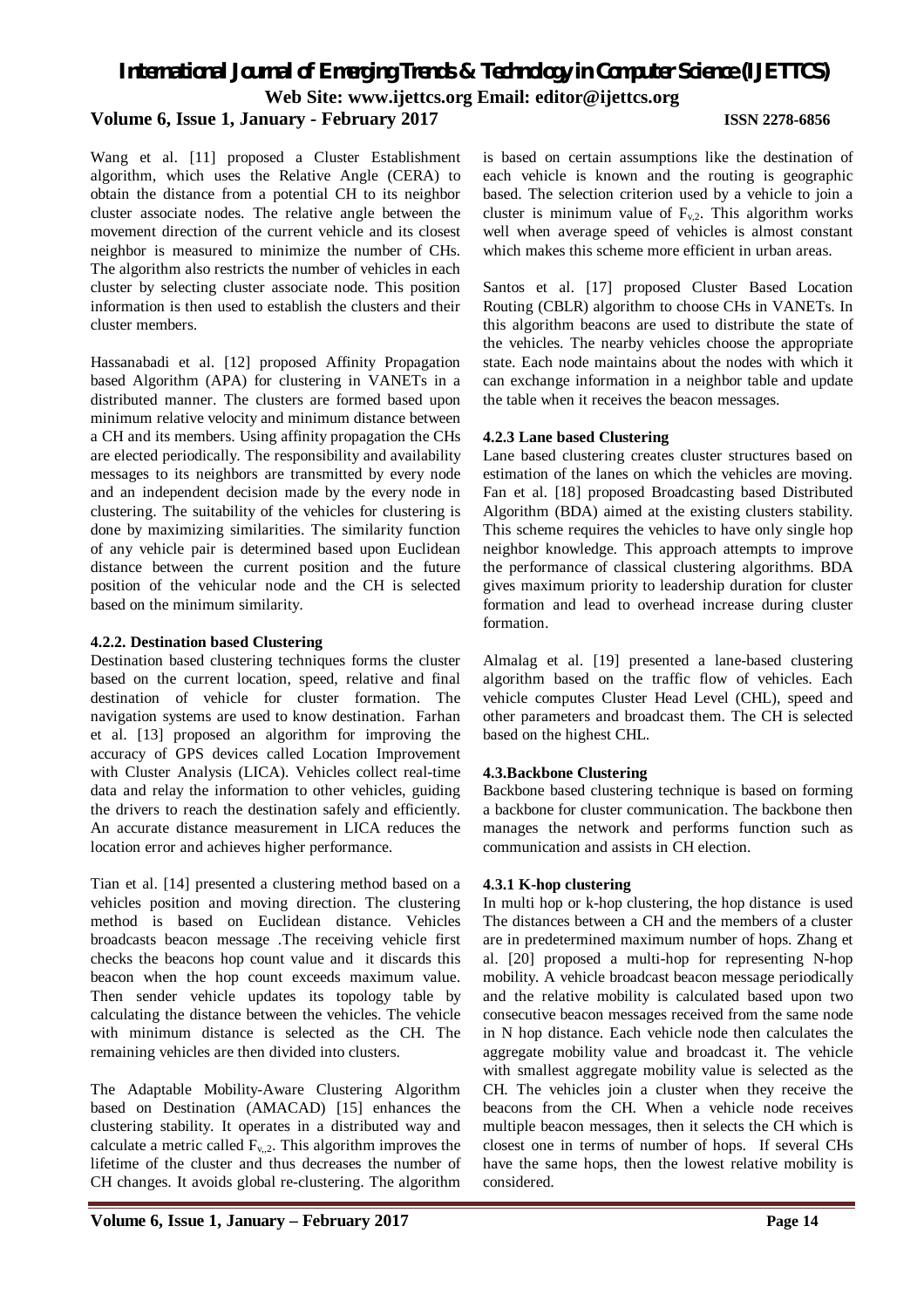**Volume 6, Issue 1, January - February 2017 ISSN 2278-6856**

Zhang et al. [21] proposed a novel K-hop clustering approach that takes into account the highest connectivity, vehicle mobility and host ID to select CH. The proposed clustering approach modifies max-min K-hop heuristic approach defined in [22] for cluster formation by considering highest connectivity in terms of signal strength and vehicle mobility. By dynamically adjusting the period of broadcasting location information transmission overheads are suppressed. This scheme improves network stability and reduces the overhead and the latency caused by route path recovery.

Wei et al. [23] proposed Criticality-based Clustering Algorithm (CCA) for VANETs that employed the metric called as `Network Criticality' to perform the process of building clusters. In a multi-hop VANETs the CCA algorithm improves the lifetime of clusters, and it provides a more stable structure. Dror et al. [24] proposed a distributed randomized two-hop Hierarchical Clustering Algorithm (HCA). HCA forms Time-Division MultipleAccess (TDMA) like synchronized clusters. The algorithm handles the channel access and does not assume any lower layer connectivity. The mobility pattern influences the cluster stability. The inter cluster interferences causes redundant cluster changes and message loss.

#### **4.4. MAC based Clustering**

Several Medium Access Control (MAC) based clustering techniques have been proposed for cluster formation in VANETs. These techniques use IEEE 802.11 MAC protocol to generate clusters. The popular MAC based protocols are classified as IEEE 802.11 MAC based Clustering, TDMA based Clustering and SDMA based Clustering.

#### **4.4.1 IEEE 802.11 MAC based Clustering**

Su et al. [26] proposed a cluster based Multichannel communication scheme that integrates Clustering with MAC protocols (CB-MMAC). The proposed scheme consists of three core protocols Cluster Configuration Protocol, the Inter-cluster Communication and the Intracluster Coordination and Communication Protocol. In the proposed scheme two transceivers are used one for delay sensitive communication within the cluster and other for inter-cluster data transfer.

Bononi et al. [27] proposed a cross-layered clustering scheme for fast propagation of broadcast messages which is called as Dynamic Backbone Assisted MAC (DBA-MAC) scheme that may be considered an extension of the MAC scheme described in [28]. A dynamic virtual backbone infrastructure is established through a distributed proactive technique. Distributed Co-ordination Function (DCF) systems and its performance is

comparable in terms of reliability and overhead reduction as compared to simple 802.11 MAC flooding scheme and fast broadcast protocol proposed [26] protocol.

#### **4.4.2. TDMA based Clustering**

The process of assigning time slots using TDMA technique can be done using clustering where slots are assigned to CMS for data transmission.

Biswas et al. [29] proposed Vehicular Self-Organized MAC (VeSOMAC) protocol based on a self-configuring TDMA slot reservation protocol which enables intervehicle message delivery with short and deterministic delay bounds. The shortest delay is achieved by determining their TDMA time slot based on their location and movement on the road. The TDMA slot is assigned based on the sequential order of physical location of the vehicles. However, the assumption about forwarding messages without processing time or propagation delay is unrealistic. Omar et al. [30] proposed a Multichannel MAC protocol for VANETs (VeMAC) that aims to reduce interference between vehicles and reduce transmission collisions caused by vehicle mobility. The same TDMA time frame is assigned to all the vehicles moving in both directions and RSUs. VeMAC assumes that there are two transceivers on each vehicle and that all vehicles are time synchronized using GPS. The first transceiver is assigned to the control channel, while the second transceiver is assigned to the service channels.

Gunter et al. [31] proposed Cluster Based Medium Access Control Protocol (CBMAC), where the CH manage and facilitates intra-cluster communication. The CBMAC protocol uses an adoption of CBLR protocol proposed in [15] for cluster formation. The frequency of sending status messages in CBMAC depends on the state of node. In this scheme the CH improves QOS by taking the responsibility of assigning bandwidth to the member of the cluster. It minimizes the hidden station problem and provides better scalability. CBMAC also verified that the probability of a node for becoming CH for a short period of time is higher than the probability when the period is long.

Almalag et al. [32] proposed a new TDMA Cluster-based Medium Access Control (TC-MAC) that can be used for intra-cluster communications in VANETs. The centralized approach of cluster management and TDMA slot reservation scheme are integrated in this scheme. TC-MAC decreases collisions and packet drops in the channel,. It also provides fairness in sharing the wireless medium and minimize the effect of hidden terminals. A reliable non-safety messages are delivered by TC-MAC.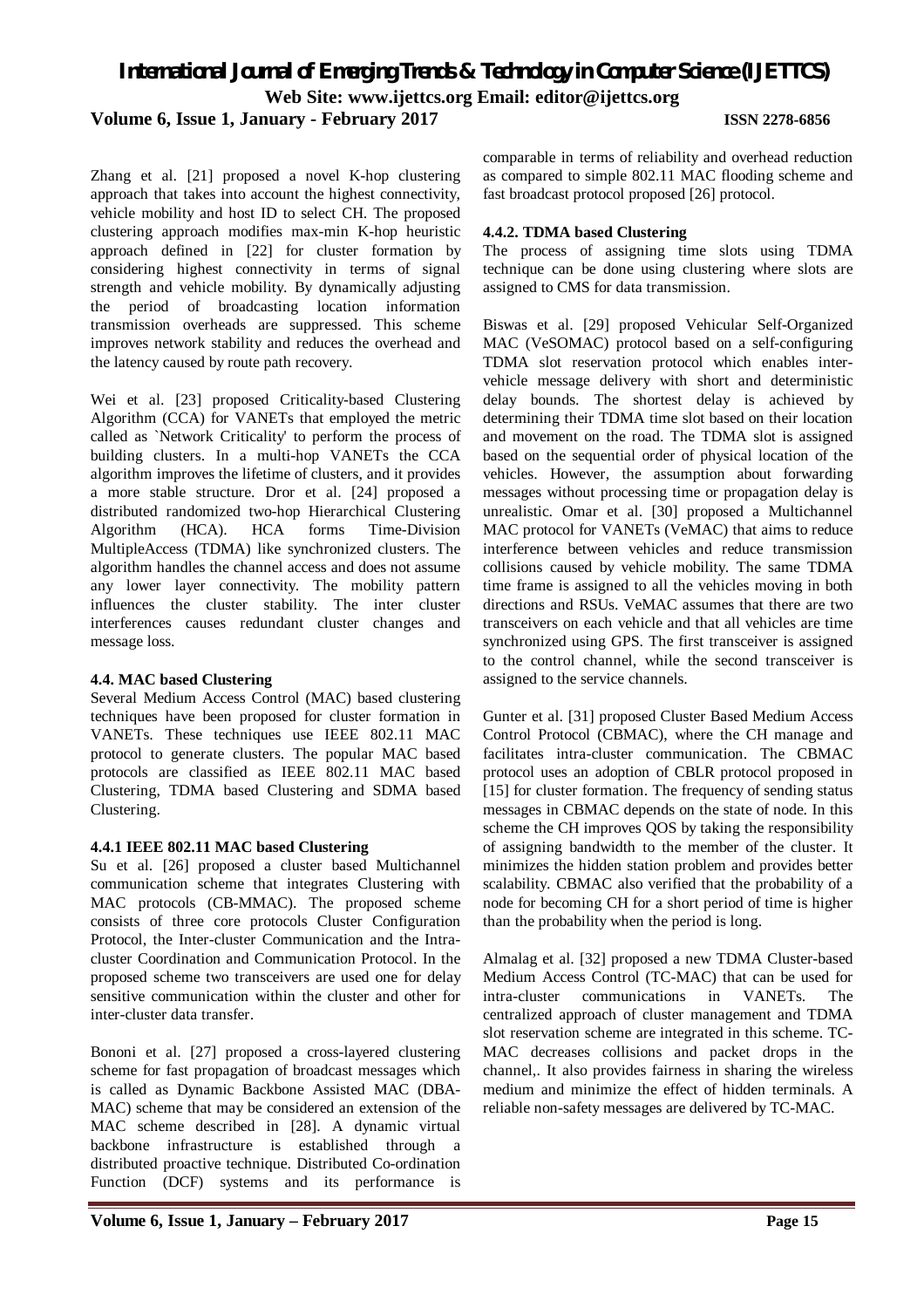# **Volume 6, Issue 1, January - February 2017 ISSN 2278-6856**

#### **4.4.3 SDMA based Clustering**

In Space Division Multiple Access (SDMA) based protocols, the road is divided into fixed length segments, and a segment is subdivided into a fixed number of blocks. A timeslot is assigned to each block enable the vehicles to transmit data. In SDMA the performance decreases proportionally with the density and leads to poor performance in sparse.

Salhi et al. [33] proposed a protocol for hybrid vehicular architecture, called Clustered Gathering Protocol (CGP). The protocol is designed to provide real-time data irrespective to the vehicle speed, its location etc. There is a increased delay in message propagation in this scheme. Another drawback is absence of retransmission mechanism to deal with the reception of erroneous data.

Chang et al. [34] [35] proposed different dynamic cluster based vehicle to vehicle protocols using SDMA. The protocol was called Traffic Gather. The main drawback of the channel allocation while using a static medium access technique in wireless networks is inherited. The broadcast storm problem prevails without using a mechanism of retransmission.

Brik et al. [36] proposed a new data collection protocol for vehicular environments called Clustered Data Gathering Protocol (CDGP). The key characteristic of CDGP is the Dynamic Clustering technique. It avoids collision problems by implementing a centralized, dynamic medium access technique, and enhancing the reliability by the integration of retransmission mechanism.

#### **4.5.Hybrid Clustering**

Hybrid clustering techniques combine two or more existing techniques such as use of artificial intelligence, fuzzy logic etc. This scheme is categorized into Intelligence based Clustering, Cooperative De-Centralized Clustering and Driver behaviour based Hybrid Clustering.

#### **4.5.1 Intelligence based Clustering**

A distributed and dynamic CH selection criteria to organize the network into clusters is proposed by Hafeez et al. [37]. CH is elected based on the relative movement between adjacent vehicles. The vehicle speed and position in future is predicted based on vehicle's acceleration. The proposed scheme achieves stable cluster. However the distributed processing overhead results in decreased message transmission efficiency.

Kumar et al. [38] proposed an Agent Learning-based Clustering Algorithm (ALCA). Agents are able to learn from the environment in which they are operating and perform the task of CH selection. Learning rate is also defined for the agents to take adaptive decisions. For each action performed by the agents, the corresponding action

is rewarded or penalized, and value of the learning parameter is incremented or decremented. This process continues until the maximum value is reached.

Wang et al. [39] proposed an Analytical Model for Clustering (AMC) design for VANET. This approach forms the cluster based on modeling an unsaturated VANET cluster with a Markov chain through introduction of an idle state. A vehicle which maintains an active connection with RSU is elected as CH. The elected CH broadcasts a beacon message to vehicles within its communication range. The intended vehicles reply with a request to join message along with their identification information. This proposed model provides design and management of clustering the vehicles for maintaining acceptable communication performance.

#### **4.5.2 Cooperative De-Centralized Clustering**

Cooperative vehicular systems are being investigated to design innovative ITS solutions for road traffic management and safety. Through various wireless technologies, cooperative systems can support novel decentralized strategies for ubiquitous and cost effective traffic monitoring system [40]. QuickSilver [41] is a light weight distributed clustering. It is a system architecture that provides efficient use of available resources to guarantee that no harmful competition takes place for the channel bandwidth. QuickSilver utilizes two radio interfaces that allow vehicles to maintain their intra cluster connectivity and inter cluster contact opportunities simultaneously.

#### **4.5.3 Driver behaviour based Hybrid Clustering**

Vehicles nowadays are provided with a variety of sensors capable of gathering information from their surroundings. In near future, these vehicles will also be capable of sharing all the gathered information, with the surrounding environment and among nearby vehicles over smart wireless links. They will also be able to connect with emergency services in case of accidents [42].

Blum et al. [43] proposed a Clustering for Open Inter vehicle communication Networks (COIN) algorithm. CH selection is based on vehicular dynamics and driver intentions in COIN. Further COIN attempts to preserve CH for a longer duration and uses mobility information for clustering. Cheng et al. [44] proposed an innovative car-society clustered network based on salient classification scheme. The aim of the proposed approach is to increase the lifetime of the interest group, and to increase throughput in V2V environments.

#### **4.6 Secure Clustering**

VANETs can support applications and services for safety and comfort for the on board passengers and assist in improving the efficiency of the road transportation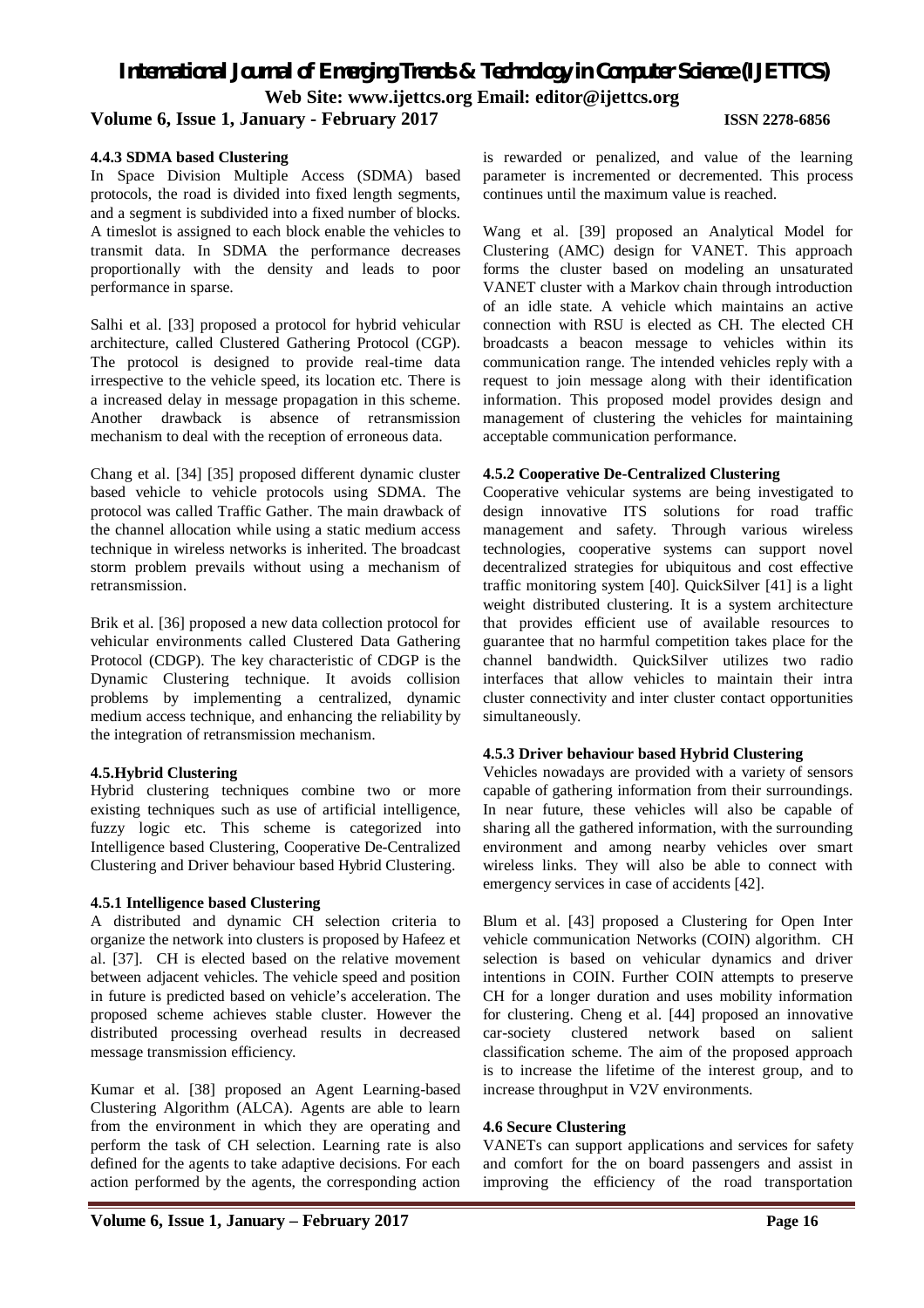*International Journal of Emerging Trends & Technology in Computer Science (IJETTCS)*

**Web Site: www.ijettcs.org Email: editor@ijettcs.org** 

# **Volume 6, Issue 1, January - February 2017 ISSN 2278-6856**

network. However, several serious challenges remain to be solved before efficient and secure VANET technology becomes available. One of these challenges is an efficient authentication of messages using cryptographic techniques [45]. Solutions for secure clustering in VANETs require efficient clustering algorithms in terms of complexity, scalability, availability and reach ability. Several algorithms have been proposed in the literature based on Public Key Infrastructure check for enabling communications security in vehicular environments. These are based on trusted third party certification authorities which is responsible for certifying the public keys of vehicles. Several research schemes have been proposed for distributing the responsibility of the CA's among a set of nodes in the network, using mobility as metric to elect the vehicles that will assume the role of  $CA$ 

Blum et al. [46] used a PKI with virtual infrastructure where a set of elected CHs are responsible for disseminating messages after digitally signing them. This scheme is valid only for the attack called intelligent collisions. Raya et al. [47] proposed a distributed PKI for VANETs managed by many CA, each corresponding to a particular region. The different CAs has to be crosscertified so that vehicles from different regions can authenticate each other's CA. It requires that each vehicle store the public keys of all CAs whose certificates were needed to be verified. A location-based approach to form a cluster was used where the area was divided into small zones or cells that form clusters. Vehicles automatically know to which group it belongs by comparing its GPS position to a preloaded dissection of the area map into cells. But its CH is dynamically determined as the vehicle closest to the center of the cell. The disadvantage of this proposal was the non-availability of the CA in case of a break in the connectivity.

Sivagurunathan et al. [48] proposed a self-organized key management system based on clustering. In this model, the network was divided into number of clusters based on the concept that any user can sign any other public key. The set of signatures formed a network of trusted relationships. However, the drawback of this selforganized approach stemmed from the assumption that trust is transitive and therefore the system became more vulnerable to the intrusion of malicious vehicles. Gazdar et al. [49] proposed an efficient dynamic architecture of PKI for VANETs based on a trust model. Each elected vehicle was the CA in its cluster. The proposed clustering algorithm was based on a Trust Metric (Tm) which defined the trust level of a vehicle. Each node, with a high trust level Tm, monitored its neighbors with lower trust levels. Whenever a vehicle became a member in a given cluster, it auto generates a short term pair of keys. The authors also used a new approach called the VANET

**Volume 6, Issue 1, January – February 2017 Page 17**

Dynamic Demilitarized Zone (VDDZ) to shield CAs from malicious nodes.

### **5. Comparitive Analysis**

The existing clustering schemes have large and varied nature of clustering parameters and therefore it is difficult to consider a single parameter for evaluating their performance. To accommodate this diversity, various the parameters are analyzed and then synthesized into six standard categories. These six categories are classified based on parameters that primarily impact vehicular movement, characterize efficiency of the clustering technique and constrain the network performance. Vehicular movement is affected by two categories that are `vehicle density' and `vehicle speed' whereas next three categories named as `cluster stability', `cluster convergence' and `cluster connect time' define efficiency of the clustering technique. The last category, called `transmission efficiency' impresses the network performance.

These categories are defined as follows,

- (i) Vehicle density: It designates the average number of vehicles defined in the terms of Vehicles per kilometer (km) or vehicles per lane [51]. For urban scenarios, vehicle density has a higher value as compared to highways.
- (ii) Vehicle speed: It is the range of speeds considered for simulation by a particular protocol in terms of m/sec or km/hr. A speed range that varies realistically indicates better adaptability.
- (iii) Cluster stability: It is the average life time of a cluster. A high value of cluster stability indicates a better clustering protocol. Cluster connect time refers to percentage time duration that a vehicle stays connected to a single cluster. A high value of cluster connect time indicates the higher suitability of a protocol for clustering.
- (iv) Cluster Convergence: It refers to the duration required for all the nodes to join a cluster at the initiation of a clustering scheme. The suitability of a clustering scheme for VANETs is more when it exhibits low clustering convergence.
- (v) Transmission efficiency is described as the average number of messages or packets that are transmitted or received by a cluster member during time duration. High transmission efficiency shows that a clustering scheme is more effective in data dissemination.

The relative comparison of various clustering protocols are listed in the following table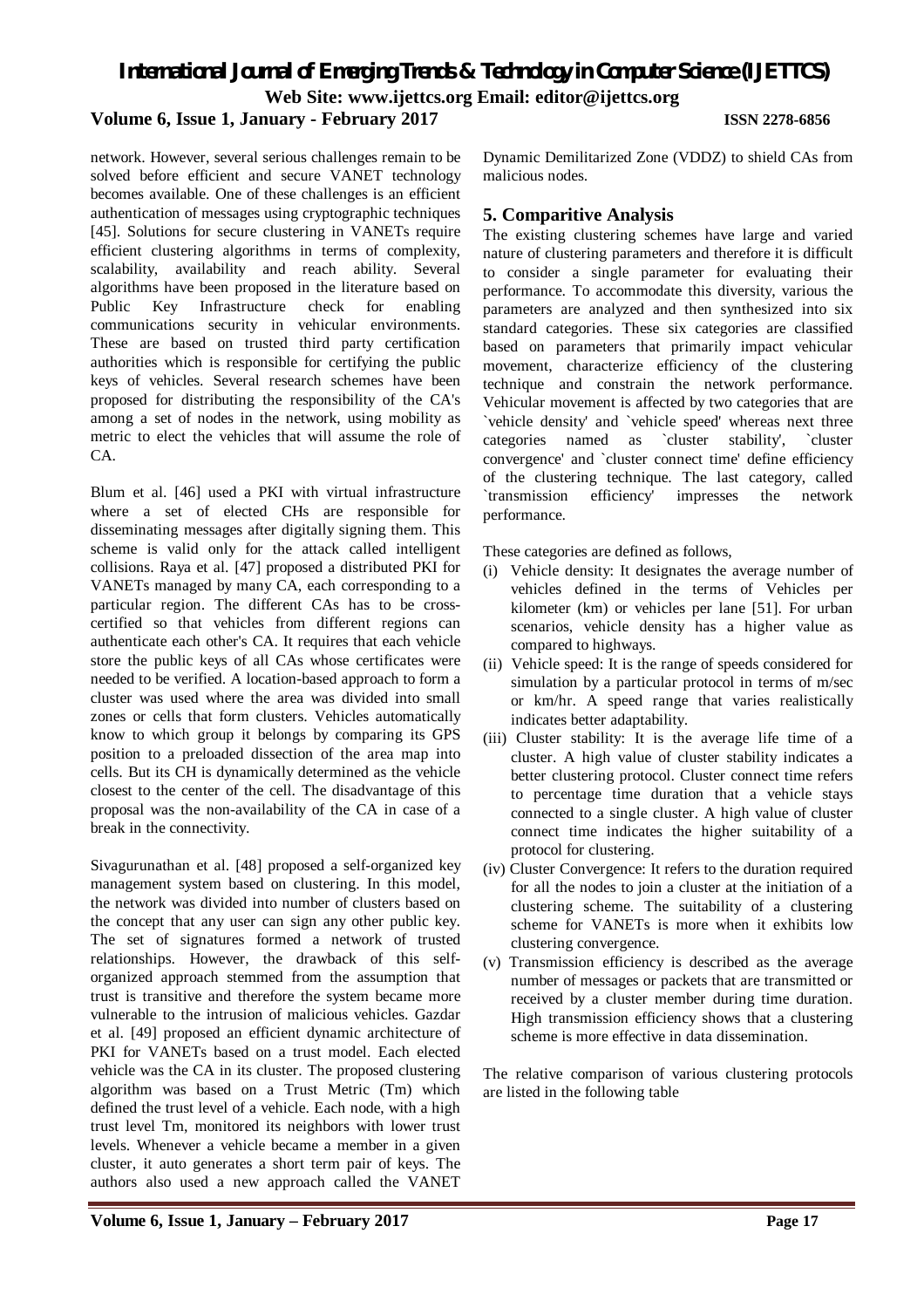**Table 1** the relative comparison of various clustering

| protocols                           |           |                        |            |   |    |            |  |  |  |  |  |
|-------------------------------------|-----------|------------------------|------------|---|----|------------|--|--|--|--|--|
| PROTOCOL                            | <b>VD</b> | $\overline{\text{CS}}$ | VS         | E | CG | <b>CCT</b> |  |  |  |  |  |
| <b>Beacon Based Clustering</b>      |           |                        |            |   |    |            |  |  |  |  |  |
| <b>DPP</b>                          | L         | M                      | L          | L | M  | L          |  |  |  |  |  |
| ER-AC                               | Н         | L                      | L          | M | M  | L          |  |  |  |  |  |
| LORA-CBF                            | L         | L                      | L          | L | M  | M          |  |  |  |  |  |
| Mobility Based Clustering           |           |                        |            |   |    |            |  |  |  |  |  |
| $SP-CL$                             | L         | H                      | M          | L | L  | H          |  |  |  |  |  |
| <b>SBCA</b>                         | M         | M                      | M          | L | L  | H          |  |  |  |  |  |
| <b>APROVE</b>                       | L         | H                      | M          | M | L  | M          |  |  |  |  |  |
| <b>MDJCS</b>                        | M         | M                      | Г          | H | M  | M          |  |  |  |  |  |
| D-CUT                               | L         | L                      | L          | L | M  | L          |  |  |  |  |  |
| DBC                                 | H         | H                      | L          | L | M  | M          |  |  |  |  |  |
| Dynamic Clustering                  |           |                        |            |   |    |            |  |  |  |  |  |
| <b>MULTIAGENTCLUSTER</b>            | L         | М                      | L          | M | L  | L          |  |  |  |  |  |
| <b>VWCA</b>                         | М         | L                      | L          | M | L  | L          |  |  |  |  |  |
| <b>DCSV</b>                         | L         | M                      | М          | L | М  | М          |  |  |  |  |  |
| <b>AODV-CV</b>                      | М         | L                      | М          | М | М  | М          |  |  |  |  |  |
| Passive Clustering                  |           |                        |            |   |    |            |  |  |  |  |  |
| PASSCAR                             | M         | L                      | H          | M | L  | L          |  |  |  |  |  |
| <b>Position Based Clustering</b>    |           |                        |            |   |    |            |  |  |  |  |  |
| NEW-ALM                             | H         | H                      | H          | H | L  | H          |  |  |  |  |  |
| <b>PPC</b>                          | L         | H                      | L          | L | L  | H          |  |  |  |  |  |
| <b>MC-DRIVE</b>                     | L         | M                      | L          | L | L  | H          |  |  |  |  |  |
| <b>DCA</b>                          | L         | M                      | H          | L | L  | H          |  |  |  |  |  |
| <b>CERA</b>                         | L         | $\overline{H}$         | L          | M | L  | M          |  |  |  |  |  |
| APA                                 | L         | H                      | L          | M | М  | M          |  |  |  |  |  |
| <b>Destination Based Clustering</b> |           |                        |            |   |    |            |  |  |  |  |  |
| <b>LICA</b>                         | M         | M                      | M          | M | M  | H          |  |  |  |  |  |
| EUCLIDEAN DISTANCE                  | Н         | H                      | М          | Н | М  | Н          |  |  |  |  |  |
| <b>AMACAD</b>                       | L         | H                      | M          | M | M  | H          |  |  |  |  |  |
| <b>CBLR</b>                         | L         | M                      | M          | M | М  | H          |  |  |  |  |  |
| Lane Based Clustering               |           |                        |            |   |    |            |  |  |  |  |  |
| <b>BDA</b>                          | M         | H                      | M          | M | L  | Н          |  |  |  |  |  |
| LANE BASED CLUSTERING               | L         | H                      | L          | M | L  | H          |  |  |  |  |  |
| <b>Backbone Based clustering</b>    |           |                        |            |   |    |            |  |  |  |  |  |
| N-HOP USING REL.MOB                 | М         | М                      | L          | L | М  | Н          |  |  |  |  |  |
| K-HOP                               | М         | M                      | L          | M | М  | H          |  |  |  |  |  |
| CCA                                 | L         | Н                      | L          | L | Н  | Н          |  |  |  |  |  |
| HCA                                 | L         | M                      | М          | М | Н  | Н          |  |  |  |  |  |
| <b>MAC Based Clustering</b>         |           |                        |            |   |    |            |  |  |  |  |  |
| $CB-MMAC$                           | М         | H                      | $_{\rm H}$ | L | L  | Н          |  |  |  |  |  |
| DBA-MAC                             | М         | L                      | L          | L | L  | Н          |  |  |  |  |  |
| TC-MAC                              | L         | L                      | M          | Н | М  | Η          |  |  |  |  |  |
| <b>TRAFFIC GATHER</b>               | Н         | L                      | L          | М | М  | L          |  |  |  |  |  |
| CDGP                                | М         | L                      | L          | L | М  | Н          |  |  |  |  |  |
| <b>Hybrid Clustering</b>            |           |                        |            |   |    |            |  |  |  |  |  |
| FUZZY BASED CH-ALGO                 | М         | Н                      | L          | М | L  | Η          |  |  |  |  |  |
| ALCA                                | Н         | Н                      | L          | М | L  | M          |  |  |  |  |  |
| AMC                                 | М         | Н                      | М          | М | L  | M          |  |  |  |  |  |
| <b>QUICK SILVER</b>                 | L         | L                      | Н          | М | Н  | М          |  |  |  |  |  |
|                                     |           |                        |            |   |    |            |  |  |  |  |  |

| <b>AUTOMATA</b><br>CELLULAR<br><b>CLUSTERING</b>                                                                 |  | H |   | н |   |   |  |  |
|------------------------------------------------------------------------------------------------------------------|--|---|---|---|---|---|--|--|
| <b>COIN</b>                                                                                                      |  | M |   | М |   |   |  |  |
| <b>ESA</b>                                                                                                       |  | М | М | М | М | М |  |  |
| <b>SAV</b>                                                                                                       |  | М |   | M | М | М |  |  |
| $V_{\rm C}$<br><b>VD</b> Vahiala Dancity<br>CS. Chietar etability<br>Vohiolo Spood<br>E. Transmission Efficiancy |  |   |   |   |   |   |  |  |

VD-Vehicle Density CS- Cluster stability VS – Vehicle Speed E- Transmission Efficiency CG- Cluster Convergence CCT- Cluster Connection Time.

## **6. Conclusion**

Vehicular Ad Hoc Networks are being used in wide areas of applications. The various Clustering schemes in VANET have been investigated by the research community from different perspectives. But, it has been a challenging task to perform clustering due to the dynamic nature of nodes in VANETs. This paper provides a complete taxonomy with challenges, constraints and solutions on clustering in VANETs based upon various parameters. Also, a detailed discussion is provided for each category of clustering which includes various challenges, existing solutions and future directions.

# **REFERENCES**

- [1]. S.Vodopivec, J.Besiter, A Kos, A survey on clustering alogariithms for vehicular adhoc networks, Telecommunications and signal Processing (TSP), 2012 35th International conference on IEEE 2012.
- [2]. Weiwei Li, Ali Tizghadam, and Alberto Leon-Garcia. Robust clustering for connected vehicles using local network criticality. In Communications (ICC), 2012 IEEE International Conference on, pages 7157-7161. IEEE, 2012.
- [3]. Taek Jin Kwon, Mario Gerla, Vijay K Varma, Melbourne Barton, and T Russell Hsing. Efficient flooding with passive clustering-an overhead-free selective forward mechanism for ad hoc/sensor networks. Proceedings of the IEEE, 91(8):1210-1220, 2003.
- [4]. Ismail Salhi, Mohamed Cherif, and S Senouci. Data collection in vehicular networks. In Proc. ASN symposium, 2007.
- [5]. Zhigang Wang, Lichuan Liu, MengChu Zhou, and Nirwan Ansari. A position-based clustering technique for ad hoc intervehicle communication. Systems, Man, and Cybernetics, Part C: Applications and Reviews, IEEE Transactions on, 38(2):201- 208, 2008.
- [6]. Nitin Maslekar, Mounir Boussedjra, Joseph Mouzna, and Houda Labiod. A stable clustering algorithm for efficiency applications in vanets. In Wireless Communications and Mobile Computing Conference (IWCMC), 2011 7th International, pages 1188-1193. IEEE, 2011.
- [7]. GrzegorzWolny. Modified dmac clustering algorithm for vanets. In Systems and Networks Communications, 2008. ICSNC'08. 3rd International Conference on, pages 268-273. IEEE, 2008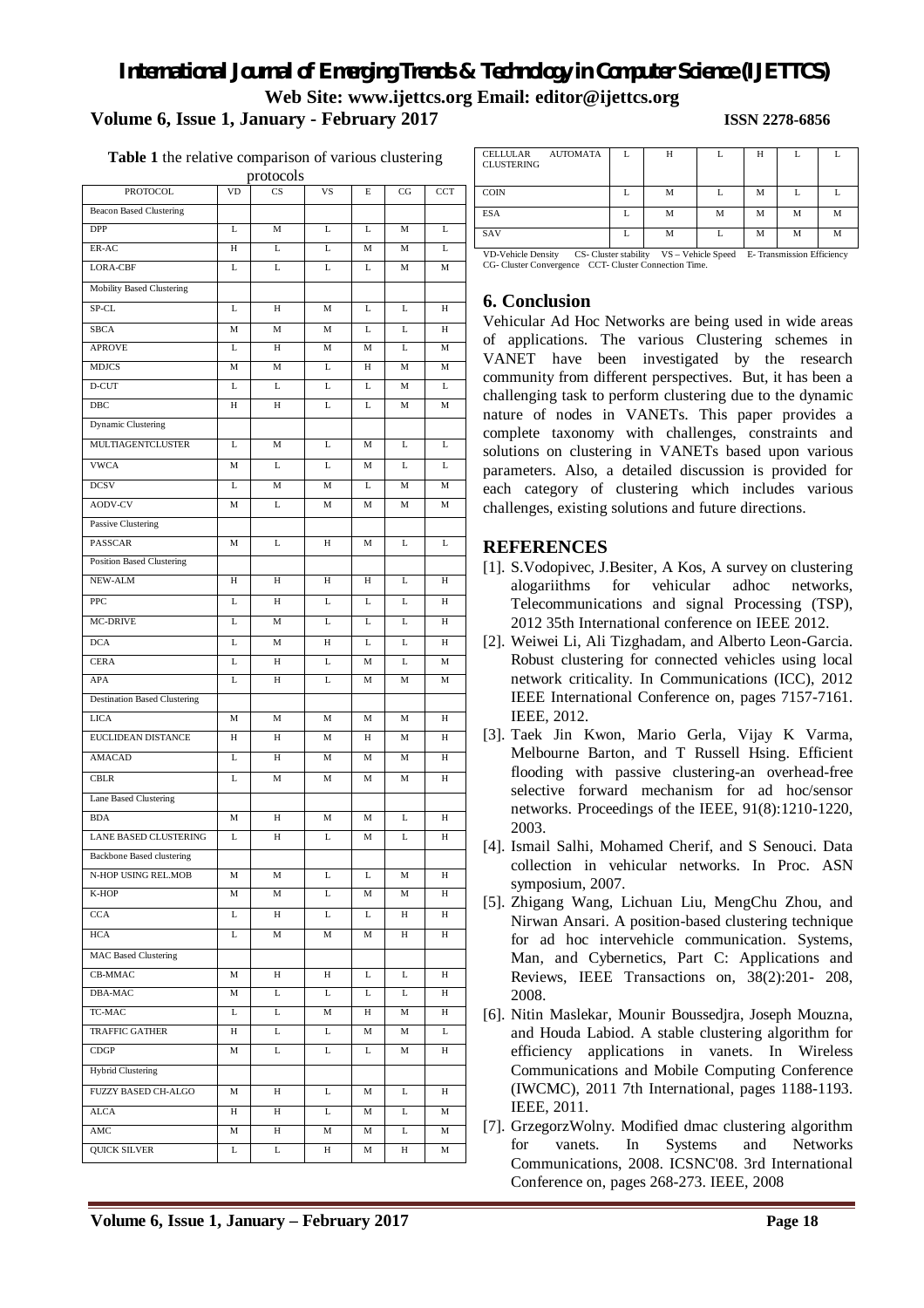### **Volume 6, Issue 1, January - February 2017 ISSN 2278-6856**

- [8]. Stefano Basagni. Distributed clustering for ad hoc networks. In Parallel Architectures, Algorithms, and Networks, 1999.(I-SPAN'99) Proceedings. Fourth InternationalSymposium on, pages 310-315. IEEE, 1999.
- [9]. Wei Fan, Yan Shi, Shanzhi Chen, and Longhao Zou. A mobility metrics based dynamic clustering algorithm for vanets. In Communication Technology and Application (ICCTA 2011), IET International Conference on, pages 752-756. IET, 2011.
- [10].Nitin Maslekar, Joseph Mouzna, Houda Labiod, Manoj Devisetty, and Ming-Chyi Pai. Modified cdrive: Clustering based on direction in vehicular environment. In Intelligent Vehicles Symposium (IV), 2011 IEEE, pages 845-850. IEEE, 2011.
- [11].Wang Xiaonan and Qian Huanyan. Constructing a vanet based on cluster chains. International Journal of Communication Systems, 27(11):2497-2517, 2014.
- [12].Behnam Hassanabadi, Christine Shea, L Zhang, and Shahrokh Valaee. Clustering in vehicular ad hoc networks using affinity propagation. Ad Hoc Networks, 13:535-548, 2014.
- [13].Antonio Fonseca and Teresa Vazao. Applicability of position-based routing for vanet in highways and urban environment. Journal of Network and Computer Applications,36(3):961-973, 2013.
- [14].Farhan Ahammed, Javid Taheri, and Albert Zomaya. Lica: robust localization using cluster analysis to improve gps coordinates. In Proceedings of the first ACM international symposium on Design and analysis of intelligent vehicular networks and applications, pages 39-46. ACM, 2011.
- [15].Daxin Tian, Yunpeng Wang, Guangquan Lu, and Guizhen Yu. A vanets routing algorithm based on euclidean distance clustering. In Future Computer and Communication(ICFCC), 2010 2nd International Conference on, volume 1, pages V1-183.IEEE, 2010.
- [16].Mildred M Caballeros Morales, Choong Seon Hong, and Young-Cheol Bang. An adaptable mobility-aware clustering algorithm in vehicular networks. In Network Operations and Management Symposium (APNOMS), 2011 13th Asia-Pacific, pages 1-6. IEEE, 2011.
- [17].Yan Zhang, Jim Mee Ng, and Chor Ping Low. A distributed group mobility adaptive clustering algorithm for mobile ad hoc networks. Computer Communications, 32 (1):189-202, 2009.
- [18].RA Santos, RM Edwards, and NL Seed. Inter vehicular data exchange between fast moving road traffic using an ad-hoc cluster-based location routing algorithm and 802.11 b direct sequence spread spectrum radio. In PostGraduate Networking Conference, 2003.
- [19].Peng Fan. Improving broadcasting performance by clustering with stability for inter-vehicle communication. In Vehicular Technology

Conference, 2007. VTC2007- Spring. IEEE 65th, pages 2491-2495. IEEE, 2007.

- [20].Mohammad S Almalag and Michele CWeigle. Using traffic flow for cluster formation in vehicular ad-hoc networks. In Local Computer Networks (LCN), 2010 IEEE 35th Conference on, pages 631-636. IEEE, 2010.
- [21].Zhenxia Zhang, Azzedine Boukerche, and Richard Pazzi. A novel multi-hop clustering scheme for vehicular ad-hoc networks. In Proceedings of the 9th ACM international symposium on Mobility management and wireless access, pages 19-26. ACM, 2011.
- [22].Liren Zhang and Hesham El-Sayed. A novel clusterbased protocol for topology discovery in vehicular ad hoc network. Procedia Computer Science, 10:525- 534, 2012.
- [23].Tracy Camp, Je\_ Boleng, and Lucas Wilcox. Location information services in mobile ad hoc networks. In Communications, 2002. ICC 2002. IEEE International Conference on, volume 5, pages 3318- 3324. IEEE, 2002.
- [24].Weiwei Li, Ali Tizghadam, and Alberto Leon-Garcia. Robust clustering for connected vehicles using local network criticality. In Communications (ICC), 2012 IEEE International Conference on, pages 7157- 7161. IEEE, 2012.
- [25].Effi Dror, Chen Avin, and Zvi Lotker. Fast randomized algorithm for hierarchical clustering in vehicular ad-hoc networks. In Ad Hoc Networking Workshop (Med- Hoc-Net), 2011 The 10th IFIP Annual Mediterranean, pages 1-8. IEEE, 2011.
- [26].Peng Fan, James G Haran, John Dillenburg, and Peter C Nelson. Cluster-based framework in vehicular ad-hoc networks. In Ad-hoc, mobile, and wireless networks, pages 32-42. Springer, 2005.
- [27].Hang Su and Xi Zhang. Clustering-based multichannel mac protocols for qos provisioning over vehicular ad hoc networks. Vehicular Technology, IEEE Transactions on, 56(6):3309-3323, 2007.
- [28].Luciano Bononi and Marco Di Felice. A cross layered mac and clustering scheme for efficient broadcast in vanets. In Mobile Adhoc and Sensor Systems, 2007. MASS 2007. IEEE International Conference on, pages 1-8. IEEE, 2007.
- [29].Luciano Bononi, Marco Di Felice, Lorenzo Donatiello, Danilo Blasi, Vincenzo Cacace,Luca Casone, and Salvatore Rotolo. Design and performance evaluation of cross layered mac and clustering solutions for wireless ad hoc networks. Performance Evaluation, 63(11):1051-1073, 2006.
- [30].Subir Biswas, Jelena Misic, and Vojislav Misic. Idbased safety message authentication for security and trust in vehicular networks. In Distributed Computing Systems Workshops (ICDCSW), 2011 31st